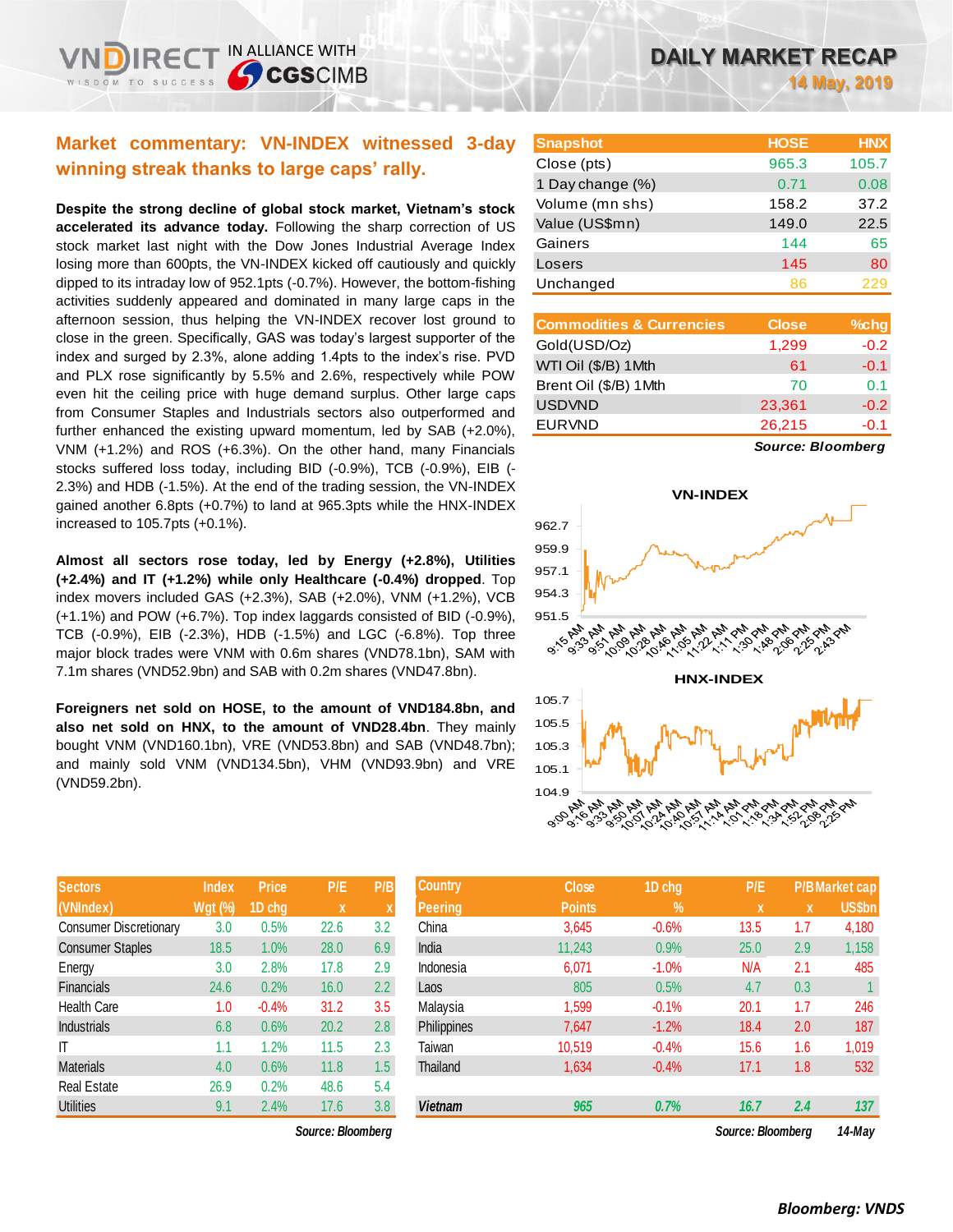### **Market News**

**Oil edged higher as investors weighed an escalating U.S.-China trade war that's jeopardizing the demand outlook against the risk that geopolitical tension in the Middle East will disrupt crude flows.** Futures in New York rose as much as 0.4% after closing down 1% on Monday. The U.S. released a list of about US\$300bn of Chinese goods that it's threatened to hit with a 25% tariff after Beijing announced retaliatory levies on about US\$60bn of U.S. imports. Another oil tanker was damaged while anchored in the United Arab Emirates, following a spate of attacks on crude carriers on Sunday, adding to an already tense situation in the Persian Gulf. Volatility in oil prices has jumped this month as crude is buffeted by the specter of a full-blown trade war on the demand side, while a combustible Middle East and production disruptions from Norway to Nigeria throw the supply outlook into doubt. U.S. drilling activity and a pending decision by the OPEC+ on whether output curbs will be extended beyond June are taking a back seat to the various crises. *(Bloomberg)*

**Vietnamese banks saw improved capital adequacy ratios.** The capital adequacy ratio (CAR) of Vietnam's credit institutions has improved thanks to their increased equity. The latest report from the State Bank of Vietnam (SBV) released last week showed the CAR of credit institutions had inched up to 11.80% at the end of February from 11.57% in the first month of 2019. Previously, the CAR dropped from 12.14% at the end of 2018 to 11.57% in January 2019. The CAR of Stateowned commercial banks rose from 9.31% to 9.42%, commercial banks from 10.56% 10.76% and joint venture and foreign banks from 23.53% to 24.67%. According to experts, the rise was due to the increased equity of the credit institutions, of which the equity of private commercial banks posted the highest rise of nearly VND2.02tr (US\$86.56m) to more than VND332.02tr. Despite the rise, the experts noted the CAR of domestic banks remained very low, especially in State-owned commercial banks. Many local banks current ratios do not meet the CAR requirement of 8% under Basel II standards. According to SBV regulations, from January 1, 2020, local banks will have to calculate their CAR according to Basel II standards, which comprise minimum capital requirements, supervisory review and market discipline issued by the Basel Committee on Banking Supervision with the goal of enhancing competition and transparency and making banks more resistant to market changes. Only seven banks – Vietcombank, VIB, OCB, MBBank, TPBank, VPBank and ACB – have been so far approved by the SBV to apply Basel II. There are still 28 banks that have to race against time to meet the standards. *(Vietnamnews.vn)*

### **Notable Corporate Events**

**Song Da Urban & Industrial Zone Investment and Development Joint Stock Company (SJS VN) – dividend payment:** May 23 and May 24 will be the ex-date and the record date, respectively, for paying the 2017 cash dividend of VND1,000/share in two stages. Specifically, VND500/share will be made on Sep 30 while the other VND500/share will be made on Dec 31. *(Ndh.vn)*

*<to be continued>*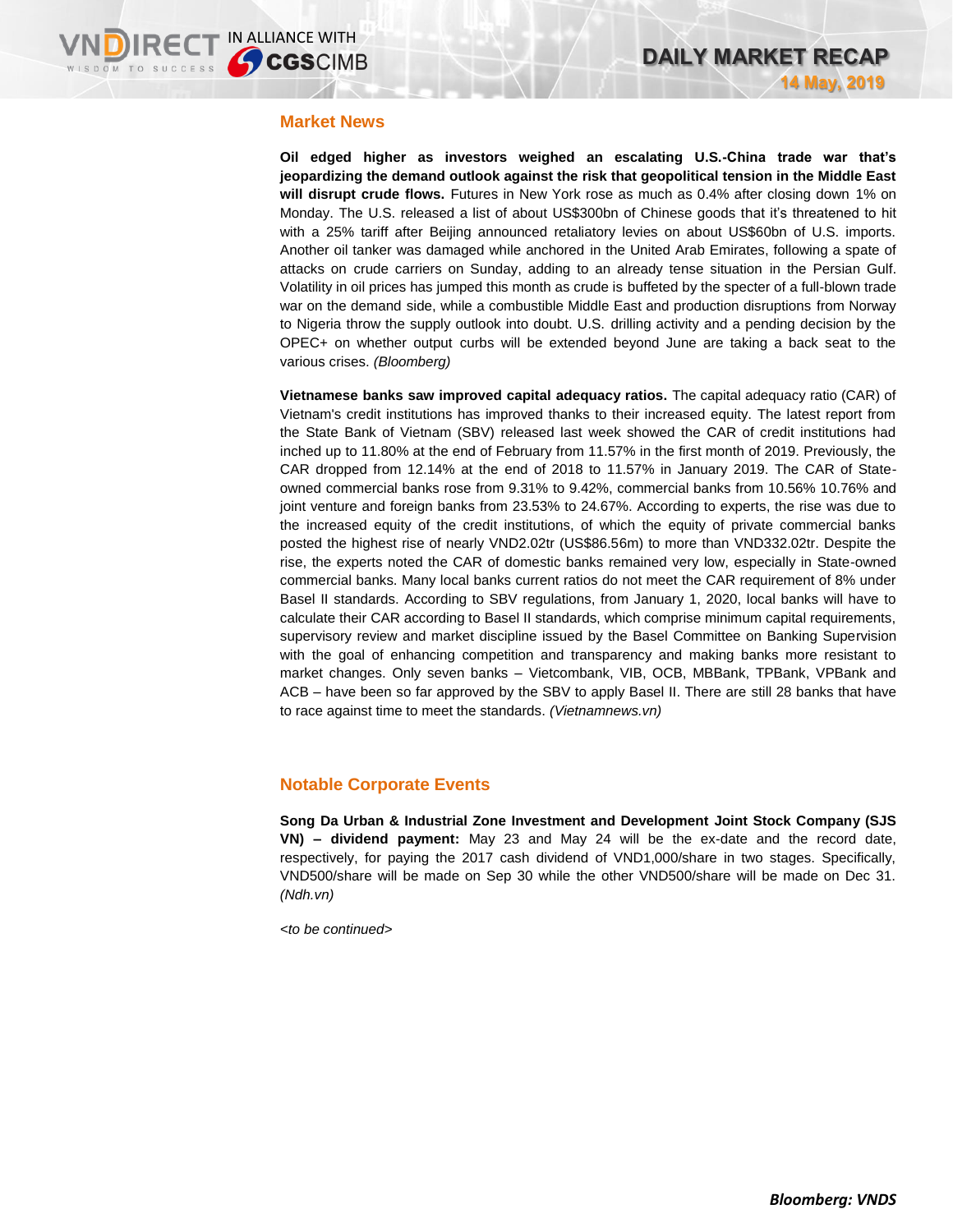# **COVERAGE SUMMARY**

WISDOM TO SUCCESS

VND

**IRECT IN ALLIANCE WITH** 

| Ticker          | <b>Close</b><br>price | <b>Adjusted</b><br>target<br>price | <b>Dividend</b><br>yield | <b>Potential</b><br>return | Rating      | Investment thesis summary/Update                                                                                                                                                                                                                                                                                                                                                                                                                                                                                                       | Latest<br>report |
|-----------------|-----------------------|------------------------------------|--------------------------|----------------------------|-------------|----------------------------------------------------------------------------------------------------------------------------------------------------------------------------------------------------------------------------------------------------------------------------------------------------------------------------------------------------------------------------------------------------------------------------------------------------------------------------------------------------------------------------------------|------------------|
| PC <sub>1</sub> | 23,000                | 28,400                             | 0.0%                     | 23.5%                      | <b>ADD</b>  | 1. Robust backlog in 2019F. According to the company, the total<br>backlog of the grid erection and installation segment is estimated at<br>VND2,829bn at the beginning of 2019<br>2. Promising outlook for hydropower segment. Investments in<br>hydropower have gradually helped improved PC1's earnings quality<br>thanks to high margins and recurring, stable revenues.                                                                                                                                                           | <b>Link</b>      |
| <b>LPB</b>      | 8,200                 | 12,200                             | 12.2%                    | 60.9%                      | ADD         | 1. LPB has embarked on an extensive branch network expansion<br>initiative that is unmatched by other banks.<br>2. Potential for a boost in fee income from bancassurance.<br>3. LPB is considering migrating to HOSE. A listing on HOSE will<br>increase liquidity for LPB<br>4. High dividend yield on a low valuation.                                                                                                                                                                                                              | Link             |
| <b>NLG</b>      | 30,300                | 35,500                             | 1.6%                     | 18.8%                      | <b>ADD</b>  | 1. Project delay has led to haircut of our FY18F presales estimate.<br>2. Project licenses bode well for FY19F launches.<br>3. New land parcel acquired in Dec to support long term growth.                                                                                                                                                                                                                                                                                                                                            | Link             |
| ACV             | 80,100                | 105,000                            | $0.0\%$                  | 31.1%                      | ADD         | 1. ACV is a robust long-term bet on the aviation growth story than<br>even a basket of domestic airline stocks.<br>2. MOT's divestment of ACV stake to be a significant catalyst.<br>3. High return on capital and superior growth prospects justify<br>valuation premium.                                                                                                                                                                                                                                                             | Link             |
| <b>DPM</b>      | 17,650                | 20,000                             | 5.7%                     | 19.0%                      | ADD         | 1. Core urea business could face near-term margin pressure due to<br>the expected increases in gas input prices, which will outweigh ASP<br>recovery, in our view.<br>2. NH3-NPK project is the earnings growth driver over the next few<br>years, contributing 1.4-2.6tr annually to revenue starting from<br>2018F. However high interest expense and D&A burden could result<br>in annual losses in 2019-20F.<br>3. Pending VAT policy change in Vietnam is expected to boost<br>DPM's gross margin by 2-3% pts from 2019F onwards. | <b>Link</b>      |
| QNS             | 33,800                | 43,900                             | 1.5%                     | 31.4%                      | ADD         | 1. QNS is the leading branded soymilk player in Vietnam and a<br>major sugar producer.<br>2. The company commanded 82% market share of the packaged<br>soymilk market and accounted for around 10% of total nationwide<br>sugar supply in 2017.                                                                                                                                                                                                                                                                                        | <b>Link</b>      |
| <b>LTG</b>      | 23,700                | 38,300                             | 8.4%                     | 70.1%                      | <b>ADD</b>  | 1. Market leader in the CPC segment with 21% market share (vs.<br>second largest player VFG with 8.3% market share). LTG could<br>easily maintain the market leadership in the segment thanks to (1)<br>extensive distribution network, and (2) established long-term<br>relationships with suppliers.<br>2. Long-term strategy is to focus on the Agrifood segment with high<br>potential in export markets such as China, Philippines, Indonesia,<br>etc.<br>3. LTG is trading far below its domestic peers.                         | Link             |
| <b>VCB</b>      | 66,600                | 73,800                             | 1.2%                     | 12.0%                      | <b>HOLD</b> | 1. Solid core earnings growth with earnings from divestment and<br>bancassurance deals creating uncaptured upside<br>2. Strongly positioned to penetrate the retail banking segment.<br>3. Well-regarded bank with best-in-class asset quality and strong<br>deposit franchise.<br>4. Successful private placement enhanced capital buffers.                                                                                                                                                                                           | <b>Link</b>      |
| <b>MBB</b>      | 21,300                | 34,000                             | 2.8%                     | 62.4%                      | ADD         | 1. Solid earnings on improving NIM and strong fee income growth<br>with huge room to continue to boost asset yields.<br>2. Continued shift towards retail lending supports NIM expansion.<br>3. Dynamic strategy to boost fee income.<br>4. Prudent risk management evinced by a clean balance sheet                                                                                                                                                                                                                                   | <b>Link</b>      |
| <b>VPB</b>      | 18,500                | 21,200                             | $0.0\%$                  | 14.6%                      | <b>HOLD</b> | 1. The leading market player in consumer finance with high returns<br>on capital.<br>2. Stricter credit controls hampered earnings growth in FY18.<br>3. More digitalisation initiatives to grow fee income and cut costs.<br>VPB has launched a new digital platform in SME banking, retail<br>banking and consumer finance.                                                                                                                                                                                                          | Link             |
| <b>TCM</b>      | 30,400                | 32,300                             | 1.7%                     | 7.9%                       | <b>HOLD</b> | 1. The only vertically-integrated textile manufacturer in Vietnam.<br>2. Sears's bankruptcy will dent FY18 and FY19F earnings.<br>3. EVFTA is expected to confer a competitive advantage to TCM<br>due to "Fabric forward Rules of Origin"                                                                                                                                                                                                                                                                                             | <b>Link</b>      |
| <b>HPG</b>      | 32,400                | 33,100                             | 0.0%                     | 2.2%                       | <b>HOLD</b> | 1. We believe HPG will further consolidate its domestic market<br>share.<br>2. Higher sales volume but lower ASP<br>3. Slight delay and capex overruns on the second phase of Dung                                                                                                                                                                                                                                                                                                                                                     | <b>Link</b>      |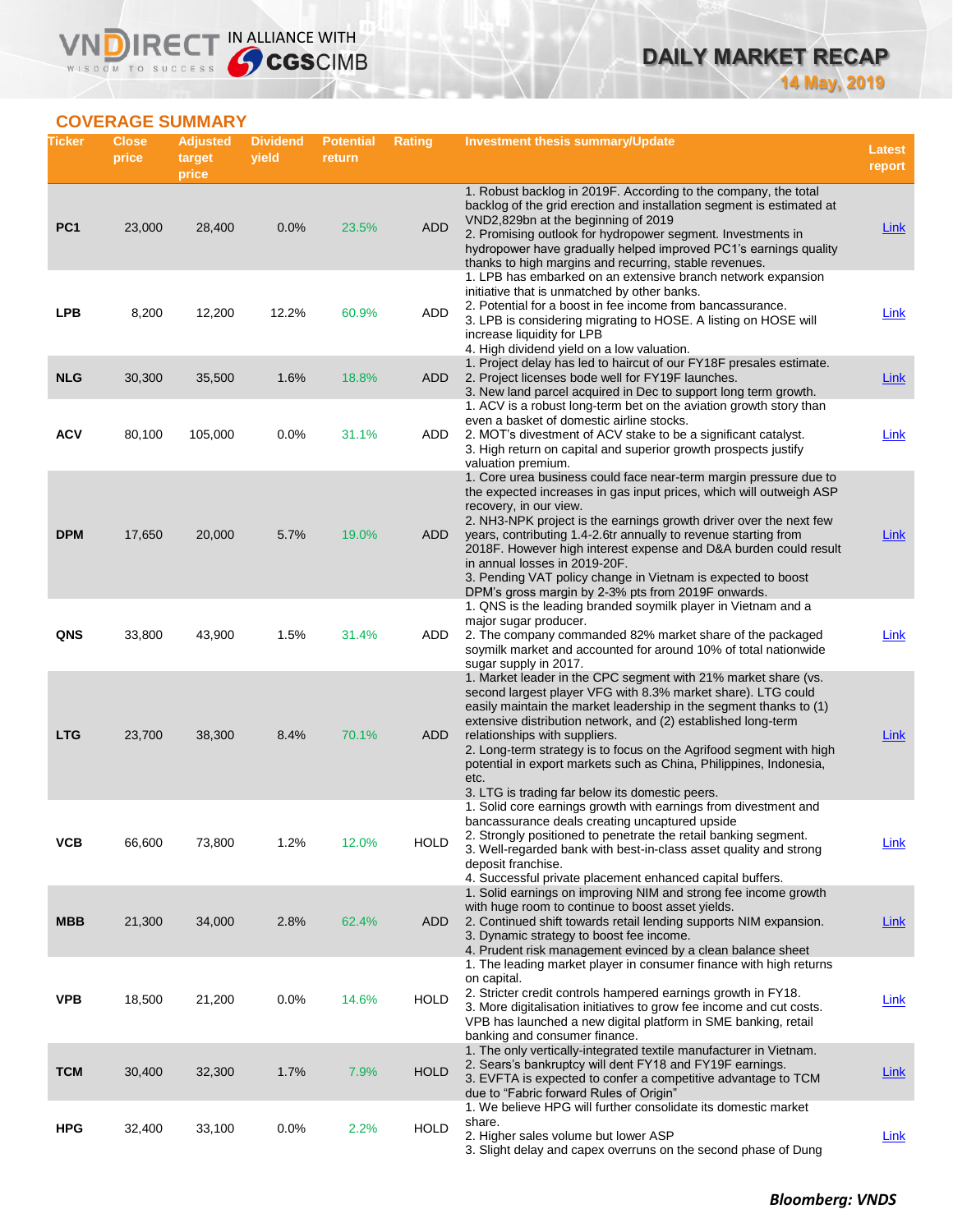# **DAILY MARKET RECAP 14 May, 2019**

| Ticker     | <b>Close</b><br>price | Adjusted<br>target<br>price | <b>Dividend</b><br>yield | <b>Potential</b><br>return | Rating        | <b>Investment thesis summary/Update</b>                                                                                                                                                                                                                                                                                                                                                                                                                                                                                                                                        | <b>Latest</b><br>report |
|------------|-----------------------|-----------------------------|--------------------------|----------------------------|---------------|--------------------------------------------------------------------------------------------------------------------------------------------------------------------------------------------------------------------------------------------------------------------------------------------------------------------------------------------------------------------------------------------------------------------------------------------------------------------------------------------------------------------------------------------------------------------------------|-------------------------|
| <b>PVT</b> | 16,500                | 21,000                      | 6.8%                     | 34.0%                      | <b>ADD</b>    | Quat Steel Complex project.<br>1. A beneficiary of secular oil and gas demand growth in Vietnam<br>with stable cash flow and a robust business model.<br>2. PVT boasts a stable business model with assured annual<br>transportation volumes and long-term charter rates.<br>3. We see the ongoing fleet rejuvenation benefitting PVT's long-<br>term prospects.                                                                                                                                                                                                               | Link                    |
| <b>STK</b> | 23,700                | 25,200                      | 6.3%                     | 12.7%                      | <b>HOLD</b>   | 1. Second-largest synthetic fiber manufacturer in Vietnam.<br>2. STK is a direct beneficiary of CPTPP and the US-China trade<br>war.<br>3. Trang Bang 5 (TB5) project's commercial operations will start in<br>1Q19F.                                                                                                                                                                                                                                                                                                                                                          | Link                    |
| IDI        | 8,360                 | 23,800                      | 13.1%                    | 197.8%                     | <b>ADD</b>    | 1. IDI has gradually risen to become one of the most promising<br>Vietnamese pangasius exporters. The firm has endured multiple<br>downturns in the industry, demonstrating its resilience and good<br>management quality. The share price, however, is volatile.<br>2. We expect that pangasius exports will grow strongly in 2018.<br>3. Fish feed segment and fishmeal/fish fat segment will see strong<br>growth in 2018<br>4. IDI will continue to increase its capacity to support growth over<br>the next 2-3 years.<br>5. High dividend yield and attractive valuation | Link                    |
| AAA        | 17,450                | 25,300                      | 11.6%                    | 56.6%                      | ADD           | 1. AAA is the largest plastic packaging manufacturer and exporter in<br>South East Asia, with current production capacity of 8,000<br>tonnes/month.<br>2. AAA will be able to capture market share globally in countries<br>such as Japan and the U.S.<br>3. AAA aims to expand its production and adopt effective cost<br>controls.                                                                                                                                                                                                                                           | Link                    |
| <b>PNJ</b> | 100,900               | 126,500                     | 1.8%                     | 27.1%                      | <b>ADD</b>    | 1. PNJ is leading the jewellery market in Vietnam with an estimated<br>30% market share in the branded segment in 2018, per<br>management.<br>2. Extensive store network and still expanding.<br>3. Sustained momentum at PNJ Gold and anticipated turnaround at<br>PNJ Silver to drive strong topline growth.                                                                                                                                                                                                                                                                 | Link                    |
| <b>KDH</b> | 29,500                | 33,500                      | 1.7%                     | 15.3%                      | ADD           | 1. KDH owns 500ha land bank in the inner city area of HCMC<br>following its recent merger with Binh Chanh Construction &<br>Investment (BCI, Unlisted).<br>2. Its strategy to develop mid-range condos and gated townhouse<br>communities makes for a diversified range of products and lowers<br>market risk.<br>3. We believe KDH's high quality housing developments have<br>helped it to establish its brand name among prospective buyers,                                                                                                                                | Link                    |
| <b>VGI</b> | 25,700                | 17,400                      | 0.0%                     | $-32.3%$                   | <b>REDUCE</b> | driving strong sales absorption.<br>1. VGI is the largest telco to be listed on Vietnam stock market and<br>holds the leading position in six out of nine countries under<br>coverage.<br>2. VGI provides full telecom services including calls, texts, mobile<br>data and fiber optic internet broadband in nine countries across<br>Africa, Latin America and Southeast Asia.<br>3. Long term growth driver will be Mytel, VGI's new JV in Myanmar,<br>given the domestic backdrop of a relatively high smartphone<br>adoption rate of 70% of total mobile users             | <b>Link</b>             |
| <b>DCM</b> | 8,480                 | 9,900                       | 5.9%                     | 22.6%                      | ADD           | 1. Parent company PVN guarantees 12% ROE for the company's<br>urea operations in FY15-18F, protecting DCM from adverse market<br>movements.<br>2. Changes to Vietnam's VAT policy in 2018-19F could help expand<br>DCM's gross margin by 3-4% from 2019F onwards, in our view.<br>3. Uncertainty around 2019F input gas price policy, however, is a<br>major risk that could counter positive effects of VAT policy change.                                                                                                                                                    | <b>Link</b>             |
| <b>VTP</b> | 188,900               | 157,000                     | 0.8%                     | $-16.1%$                   | <b>REDUCE</b> | 1. High growth company in a fast-evolving industry.<br>2. VTP's market share gains can be attributed to advanced<br>technology and strong infrastructure.<br>3. VTP's core sales is expected to grow at a CAGR of 48.5% to<br>2020.<br>4. Healthy financial status with strong cash reserves and high ROE.                                                                                                                                                                                                                                                                     | Link                    |
| <b>ACB</b> | 29,100                | 39,800                      | 0.0%                     | 36.8%                      | ADD           | 1. Well-established retail brand name and customer base.<br>2. Large retail customer base enables a strong fee income<br>franchise.<br>3. Legacy issues resolved, resulting in a healthy balance sheet.                                                                                                                                                                                                                                                                                                                                                                        | Link                    |

**VNDIRECT IN ALLIANCE WITH**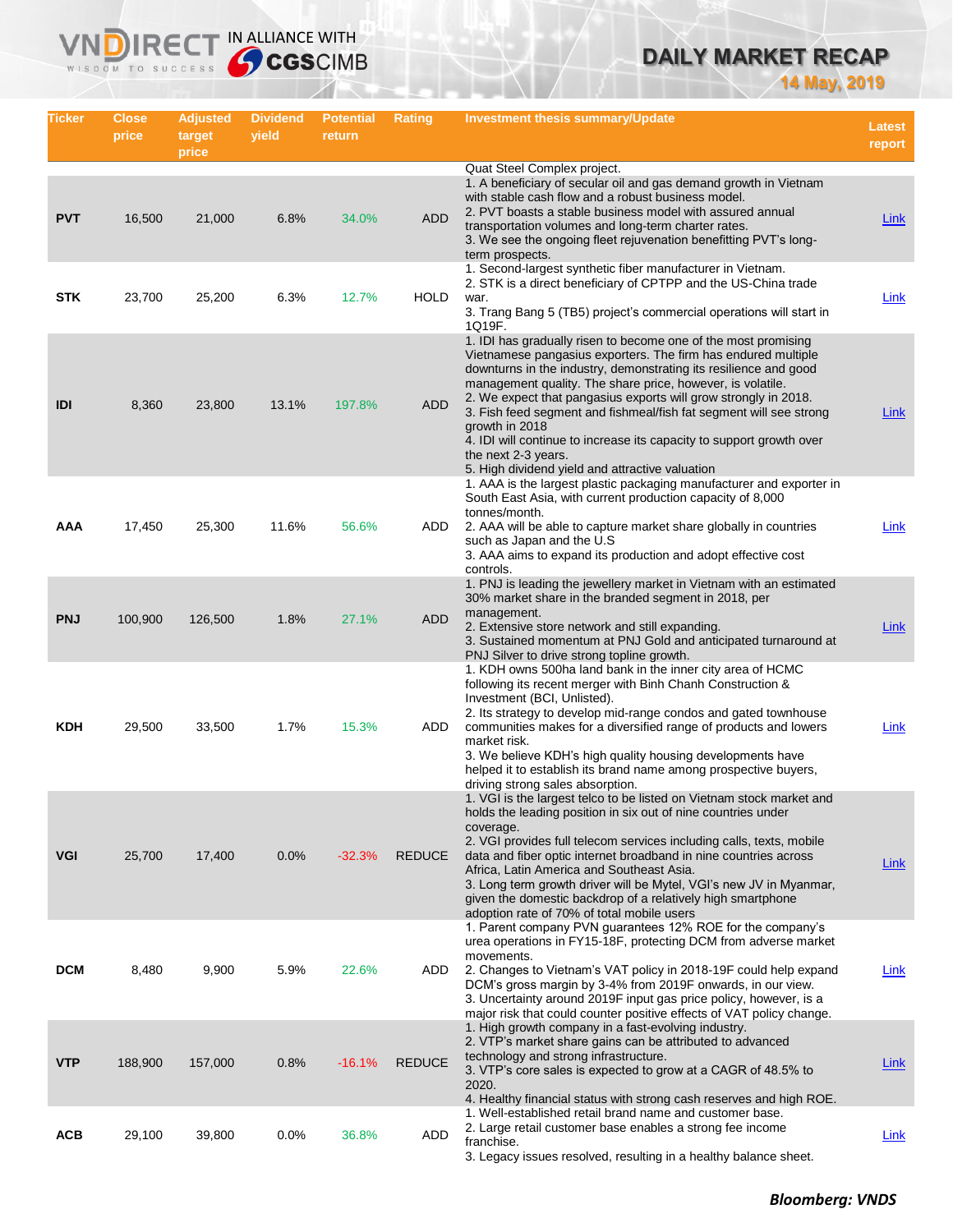# **DAILY MARKET RECAP**

| 1 | 4 | I | <b>Aa</b><br>٦à | I | 2 <sub>0</sub> | 019 |
|---|---|---|-----------------|---|----------------|-----|
|   |   |   |                 | ١ |                |     |

| <b>Ticker</b> | <b>Close</b><br>price | <b>Adjusted</b><br>target<br>price | <b>Dividend</b><br>yield | <b>Potential</b><br>return | <b>Rating</b> | <b>Investment thesis summary/Update</b>                                                                                                                                                                                                                                                                                                                                                                                       | <b>Latest</b><br>report |
|---------------|-----------------------|------------------------------------|--------------------------|----------------------------|---------------|-------------------------------------------------------------------------------------------------------------------------------------------------------------------------------------------------------------------------------------------------------------------------------------------------------------------------------------------------------------------------------------------------------------------------------|-------------------------|
| <b>GAS</b>    | 109,000               | 91,600                             | 3.8%                     | $-12.2%$                   | <b>REDUCE</b> | 1. Flat oil price outlook could weigh on sales growth<br>2. Depleting gas supply puts pressure on input costs<br>3. Demand and capacity expansion to partly offset rising costs                                                                                                                                                                                                                                               | <b>Link</b>             |
| <b>PVS</b>    | 24,300                | 25,000                             | 5.0%                     | 7.9%                       | <b>HOLD</b>   | 1. A diversified oilfield services company with strong financial health<br>2. Key beneficiary of Vietnam's push for renewed dry gas reserves<br>3. Strong earnings growth expected in FY18-21F                                                                                                                                                                                                                                | Link                    |
| <b>PVD</b>    | 21,200                | 20,000                             | 0.0%                     | $-5.7%$                    | <b>HOLD</b>   | 1. PVD's rig fleet as young enough to benefit from anticipated global<br>oilfield services market upturn<br>2. We differ in expecting PVD's profitability to turn around in FY19-<br>21F                                                                                                                                                                                                                                      | <b>Link</b>             |
| MSH           | 58,800                | 62,500                             | 6.0%                     | 12.3%                      | <b>HOLD</b>   | 1. MSH leads position in apparel manufacturing industry, solidified<br>by a strong customer base of global premium fashion brands.<br>2. A change in product mix with larger contribution from high-margin<br>FOB (Free on Board) apparel production is expected to be the near-<br>term growth driver.                                                                                                                       | Link                    |
| <b>MWG</b>    | 85,500                | 118,800                            | 1.6%                     | 40.6%                      | <b>ADD</b>    | 1. Mobile World Investment Corporation (MWG) is the largest<br>consumer electronics retailer in term of both revenue and earnings.<br>2. CE retail business is expected to be a stable short-term growth<br>engine.<br>3. We see long-term potential in the grocery retail business,<br>underpinned by: 1) high-growth segment to lure both local and<br>foreign retailers; and 2) improving performance of BHX in late-2018. | <b>Link</b>             |

**VNDIRECT IN ALLIANCE WITH**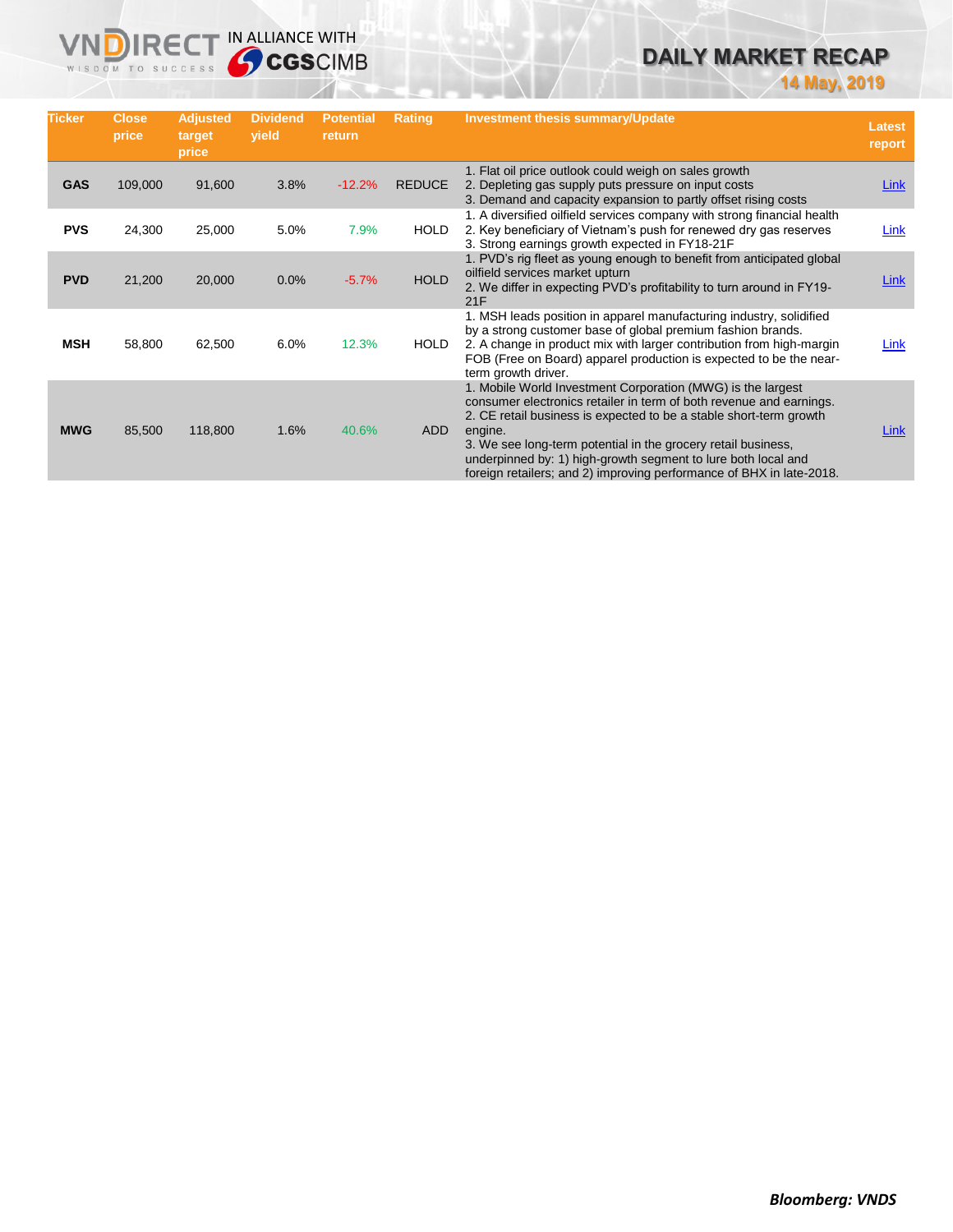## **MARKET MOVEMENTS**

WISDOM TO SUCCESS

ח

| <b>HOSE</b>        |              |       |      |         |              |
|--------------------|--------------|-------|------|---------|--------------|
| <b>Top gainers</b> |              |       |      |         | <b>VND</b>   |
| <b>Ticker</b>      | Last         | Cha   | %chq | Vol.    | <b>Index</b> |
|                    | <b>Price</b> |       |      |         | impact       |
| <b>PXS</b>         | 5,350        | 350   | 7.00 | 383,380 | 0.006        |
| C47                | 12,250       | 800   | 6.99 | 81,420  | 0.004        |
| DRL                | 56,900       | 3,700 | 6.95 | 10      | 0.011        |
| <b>TNC</b>         | 14,300       | 900   | 6.72 | 2,910   | 0.005        |
| <b>VMD</b>         | 19.950       | 1.250 | 6.68 | 10      | 0.006        |

IRECT IN ALLIANCE WITH

| <b>Top losers</b> |              |          |         |         | <b>VND</b>   |
|-------------------|--------------|----------|---------|---------|--------------|
| <b>Ticker</b>     | Last         | Cha      | %chq    | Vol.    | <b>Index</b> |
|                   | <b>Price</b> |          |         |         | impact       |
| <b>TDW</b>        | 28,850       | $-2,150$ | $-6.94$ | 510     | $-0.005$     |
| <b>TLG</b>        | 53,800       | $-4,000$ | $-6.92$ | 5,850   | $-0.085$     |
| <b>DRH</b>        | 6,470        | -480     | $-6.91$ | 758.780 | $-0.009$     |
| <b>VPK</b>        | 3,380        | $-250$   | $-6.89$ | 23,730  | $-0.001$     |
| <b>VNL</b>        | 16,300       | $-1,200$ | $-6.86$ | 10      | $-0.003$     |

| <b>VND</b><br><b>Top index movers</b> |              |       |      |         |        |  |  |
|---------------------------------------|--------------|-------|------|---------|--------|--|--|
| <b>Ticker</b>                         | Last         | Cha   | %chq | Vol.    | Index  |  |  |
|                                       | <b>Price</b> |       |      |         | impact |  |  |
| <b>GAS</b>                            | 109,000      | 2,400 | 2.25 | 312,120 | 1.375  |  |  |
| <b>SAB</b>                            | 253,000      | 5,000 | 2.02 | 15,220  | 0.960  |  |  |
| VNM                                   | 135,500      | 1,600 | 1.19 | 1.10MLN | 0.834  |  |  |
| <b>VCB</b>                            | 66,600       | 700   | 1.06 | 628.480 | 0.777  |  |  |
| <b>POW</b>                            | 15,200       | 950   | 6.67 | 5.56MLN | 0.666  |  |  |

| <b>VND</b><br><b>Top index laggers</b> |              |          |         |         |              |  |  |
|----------------------------------------|--------------|----------|---------|---------|--------------|--|--|
| <b>Ticker</b>                          | Last         | Cha      | %chq    | Vol.    | <b>Index</b> |  |  |
|                                        | <b>Price</b> |          |         |         | impact       |  |  |
| <b>BID</b>                             | 32,400       | $-300$   | $-0.92$ | 1.09MLN | $-0.307$     |  |  |
| <b>TCB</b>                             | 23,000       | $-200$   | $-0.86$ | 1.43MLN | $-0.209$     |  |  |
| EIB                                    | 17,400       | $-400$   | $-2.25$ | 263.340 | $-0.148$     |  |  |
| <b>HDB</b>                             | 27,200       | $-400$   | $-1.45$ | 1.55MLN | $-0.117$     |  |  |
| <b>LGC</b>                             | 22,500       | $-1,650$ | $-6.83$ | 110     | $-0.095$     |  |  |

|               | <b>VND</b><br><b>Top liquidity</b> |       |      |         |              |  |  |  |  |  |  |  |
|---------------|------------------------------------|-------|------|---------|--------------|--|--|--|--|--|--|--|
| <b>Ticker</b> | Last                               | Cha   | %chq | Val.    | <b>Index</b> |  |  |  |  |  |  |  |
|               | <b>Price</b>                       |       |      | (VNDbn) | impact       |  |  |  |  |  |  |  |
| <b>ROS</b>    | 34.000                             | 2,000 | 6.25 | 362     | 0.340        |  |  |  |  |  |  |  |
| <b>VNM</b>    | 135,500                            | 1,600 | 1.19 | 148     | 0.834        |  |  |  |  |  |  |  |
| <b>PVD</b>    | 21.200                             | 1,100 | 5.47 | 130     | 0.126        |  |  |  |  |  |  |  |
| <b>VHM</b>    | 85,000                             | 0     | 0.00 | 112     | 0.000        |  |  |  |  |  |  |  |
| <b>POW</b>    | 15.200                             | 950   | 6.67 | 83      | 0.666        |  |  |  |  |  |  |  |

| <b>HOSE</b>        |              |       |         |         |              |                    |              | <b>HNX</b> |       |       |            |
|--------------------|--------------|-------|---------|---------|--------------|--------------------|--------------|------------|-------|-------|------------|
| <b>Top gainers</b> |              |       |         |         | <b>VND</b>   | <b>Top gainers</b> |              |            |       |       | <b>VND</b> |
| Ticker             | Last         | Chg   | $%$ chq | Vol.    | <b>Index</b> | Ticker             | Last         | Chg        | %chg  | Vol.  | Index      |
|                    | <b>Price</b> |       |         |         | impact       |                    | <b>Price</b> |            |       |       | impact     |
| <b>PXS</b>         | 5,350        | 350   | 7.00    | 383,380 | 0.006        | QHD                | 17,600       | 1.600      | 10.00 | 100   | 0.006      |
| C47                | 12,250       | 800   | 6.99    | 81,420  | 0.004        | VHL                | 35,000       | 3,100      | 9.72  | 100   | 0.028      |
| <b>DRL</b>         | 56,900       | 3.700 | 6.95    | 10      | 0.011        | VSM                | 11,400       | 1.000      | 9.62  | 100   | 0.001      |
| <b>TNC</b>         | 14,300       | 900   | 6.72    | 2,910   | 0.005        | SDU                | 8,000        | 700        | 9.59  | 300   | 0.002      |
| <b>VMD</b>         | 19,950       | 1,250 | 6.68    | 10      | 0.006        | <b>PGT</b>         | 6,900        | 600        | 9.52  | 3,000 | 0.003      |
|                    |              |       |         |         |              |                    |              |            |       |       |            |

| <b>Top losers</b> |                      |          |         |         | <b>VND</b>             | <b>Top losers</b> |                      |          |          |         | <b>VND</b>             |
|-------------------|----------------------|----------|---------|---------|------------------------|-------------------|----------------------|----------|----------|---------|------------------------|
| <b>Ticker</b>     | Last<br><b>Price</b> | Chg      | $%$ chq | Vol.    | <b>Index</b><br>impact | Ticker            | Last<br><b>Price</b> | Chg      | $%$ chq  | Vol.    | <b>Index</b><br>impact |
| TDW               | 28.850               | $-2.150$ | $-6.94$ | 510     | $-0.005$               | <b>DCS</b>        | 500                  | $-100$   | $-16.67$ | 300,300 | $-0.006$               |
| TLG               | 53,800               | $-4,000$ | $-6.92$ | 5,850   | $-0.085$               | <b>ATS</b>        | 25,600               | $-2,800$ | $-9.86$  | 300     | $-0.003$               |
| DRH               | 6,470                | $-480$   | $-6.91$ | 758.780 | $-0.009$               | LDP               | 25,600               | $-2,800$ | $-9.86$  | 1,000   | $-0.006$               |
| <b>VPK</b>        | 3,380                | $-250$   | $-6.89$ | 23,730  | $-0.001$               | <b>KTS</b>        | 16,600               | $-1,800$ | $-9.78$  | 500     | $-0.007$               |
| VNL               | 16,300               | $-1,200$ | $-6.86$ | 10      | $-0.003$               | <b>MHL</b>        | 4,700                | $-500$   | $-9.62$  | 100     | $-0.001$               |
|                   |                      |          |         |         |                        |                   |                      |          |          |         |                        |

|            | Top index movers |       |      |         | <b>VND</b> | Top index movers |              |       |         |          | <b>VND</b>   |
|------------|------------------|-------|------|---------|------------|------------------|--------------|-------|---------|----------|--------------|
| Ticker     | Last             | Chg   | %chq | Vol.    | Index      | Ticker           | Last         | Chg   | $%$ chq | Vol.     | <b>Index</b> |
|            | <b>Price</b>     |       |      |         | impact     |                  | <b>Price</b> |       |         |          | impact       |
| GAS        | 109.000          | 2.400 | 2.25 | 312.120 | 1.375      | <b>PVS</b>       | 24.300       | 1.100 | 4.74    | 5.71 MLN | 0.267        |
| <b>SAB</b> | 253,000          | 5.000 | 2.02 | 15.220  | 0.960      | <b>NDN</b>       | 14,100       | 1,000 | 7.63    | 2.51MLN  | 0.041        |
| <b>VNM</b> | 135.500          | 1.600 | 1.19 | 1.10MLN | 0.834      | VGC              | 20,800       | 200   | 0.97    | 3.00MLN  | 0.036        |
| <b>VCB</b> | 66,600           | 700   | 1.06 | 628,480 | 0.777      | <b>PVI</b>       | 38,000       | 1,000 | 2.70    | 122,000  | 0.036        |
| <b>POW</b> | 15.200           | 950   | 6.67 | 5.56MLN | 0.666      | TNG              | 22,400       | 800   | 3.70    | 1.17MLN  | 0.030        |

|            | <b>VND</b><br><b>Top index laggers</b> |          |         |         |          |            | <b>Top index laggers</b> |        |         |         |              |  |
|------------|----------------------------------------|----------|---------|---------|----------|------------|--------------------------|--------|---------|---------|--------------|--|
| Ticker     | Last                                   | Chg      | %chq    | Vol.    | Index    | Ticker     | Last                     | Chg    | $%$ chq | Vol.    | <b>Index</b> |  |
|            | <b>Price</b>                           |          |         |         | impact   |            | <b>Price</b>             |        |         |         | impact       |  |
| BID        | 32.400                                 | $-300$   | $-0.92$ | 1.09MLN | $-0.307$ | <b>ACB</b> | 29.100                   | $-100$ | $-0.34$ | 1.60MLN | $-0.124$     |  |
| TCB        | 23,000                                 | $-200$   | $-0.86$ | 1.43MLN | $-0.209$ | <b>SHB</b> | 7,300                    | $-100$ | $-1.35$ | 1.39MLN | $-0.104$     |  |
| EIB        | 17.400                                 | $-400$   | $-2.25$ | 263.340 | $-0.148$ | <b>NVB</b> | 8.800                    | $-200$ | $-2.22$ | 424.400 | $-0.058$     |  |
| <b>HDB</b> | 27,200                                 | $-400$   | $-1.45$ | 1.55MLN | $-0.117$ | <b>OCH</b> | 6,800                    | $-600$ | $-8.11$ | 410.800 | $-0.055$     |  |
| LGC        | 22,500                                 | $-1,650$ | $-6.83$ | 110     | $-0.095$ | <b>DGC</b> | 30,400                   | $-400$ | $-1.30$ | 170.500 | $-0.030$     |  |

| <b>Top liquidity</b> |              |              |      |         | <b>VND</b> | <b>Top liquidity</b> |              |        |         |                   | <b>VND</b>   |
|----------------------|--------------|--------------|------|---------|------------|----------------------|--------------|--------|---------|-------------------|--------------|
| Ticker               | Last         | Chg          | %chq | Val.    | Index      | Ticker               | Last         | Chg    | $%$ chq | Val.              | <b>Index</b> |
|                      | <b>Price</b> |              |      | (VNDbn) | impact     |                      | <b>Price</b> |        |         | (VNDbn)           | impact       |
| <b>ROS</b>           | 34.000       | 2,000        | 6.25 | 362     | 0.340      | <b>PVS</b>           | 24,300       | 1.100  | 4.74    | 136               | 0.267        |
| <b>VNM</b>           | 135,500      | 1,600        | 1.19 | 148     | 0.834      | <b>VGC</b>           | 20,800       | 200    | 0.97    | 63                | 0.036        |
| <b>PVD</b>           | 21.200       | 1.100        | 5.47 | 130     | 0.126      | <b>ACB</b>           | 29.100       | $-100$ | $-0.34$ | 46                | $-0.124$     |
| <b>VHM</b>           | 85,000       | $\mathbf{0}$ | 0.00 | 112     | 0.000      | <b>NDN</b>           | 14.100       | 1,000  | 7.63    | 34                | 0.041        |
| <b>POW</b>           | 15,200       | 950          | 6.67 | 83      | 0.666      | TNG                  | 22,400       | 800    | 3.70    | 26                | 0.030        |
|                      |              |              |      |         |            |                      |              |        |         | Source: Bloomberg |              |

*Source: Bloomberg*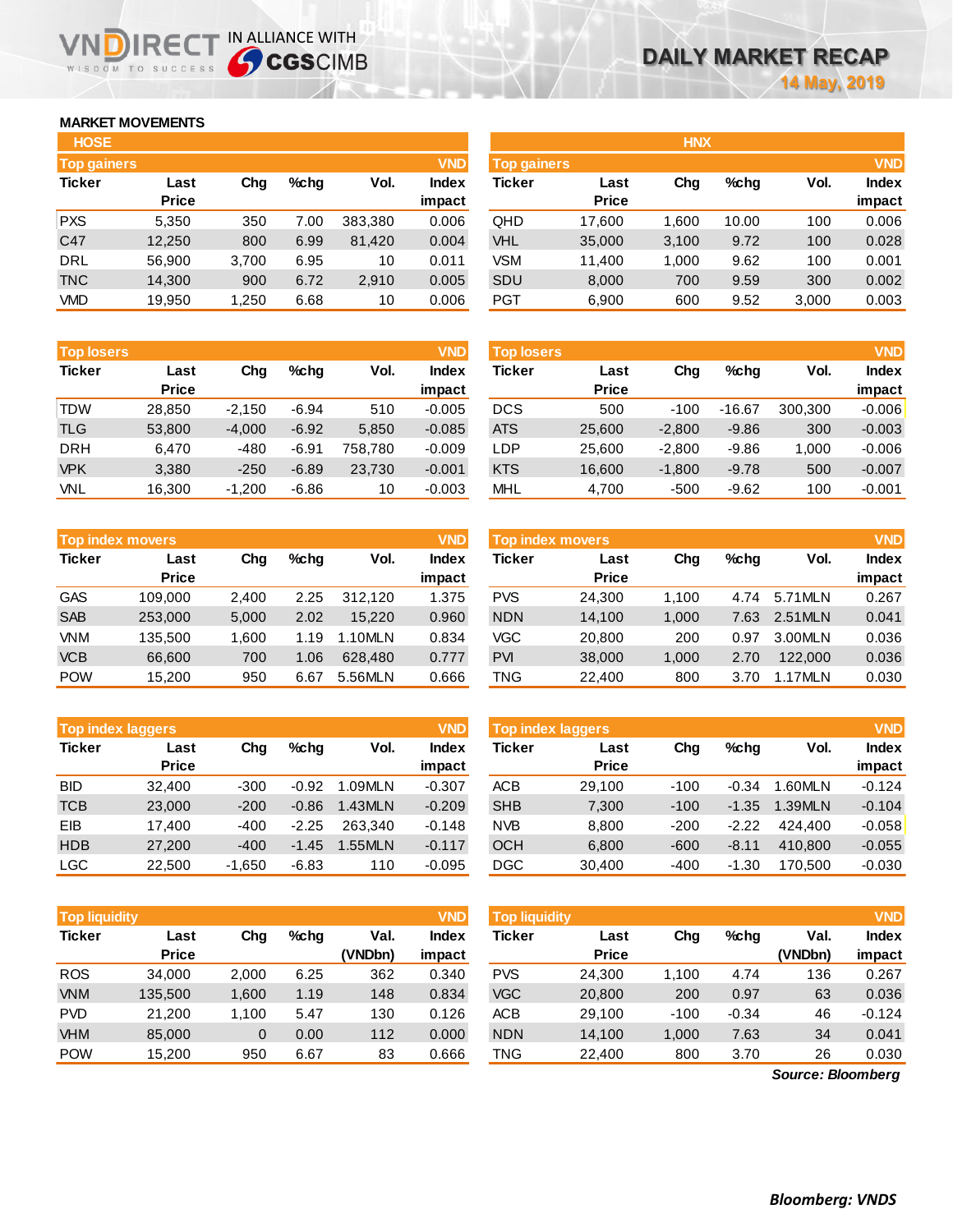# **FOREIGN ACTIVITIES**

WISDOM TO SUCCESS

**YTD ACCUMULATION**

**DIRECT IN ALLIANCE WITH** 

| Volume (Mn'shs)       | <b>HOSE</b> | <b>HNX</b> | <b>Value (VND'bn)</b> | <b>HOSE</b> | <b>HNX</b> |
|-----------------------|-------------|------------|-----------------------|-------------|------------|
| <b>BUY</b>            | 10.1        | 1.4        | <b>BUY</b>            | 508.7       | 29.1       |
| % of market           | 6.5%        | 3.9%       | % of market           | 15.2%       | 5.5%       |
| <b>SELL</b>           | 15.9        | 3.1        | <b>SELL</b>           | 693.4       | 57.5       |
| % of market           | 10.3%       | 8.4%       | % of market           | 20.7%       | 10.9%      |
| <b>NET BUY (SELL)</b> | (5.85)      | (1.7)      | <b>NET BUY (SELL)</b> | (184.8)     | (28.4)     |

*Source: HSX, HNX*



**Foreign net buy/sell (30 days) in VND'bn**

**HOSE HNX** 

| Y I D'ACCUMULATION      |             |            |                       |             |                             |
|-------------------------|-------------|------------|-----------------------|-------------|-----------------------------|
| <b>Volume (MIn'shs)</b> | <b>HOSE</b> | <b>HNX</b> | Value (VND'bn)        | <b>HOSE</b> | <b>HNX</b>                  |
| <b>BUY</b>              | 1,405.1     | 111.9      | <b>BUY</b>            | 61,509.4    | 1,999.8                     |
| % of market             | 9.5%        | 3.5%       | % of market           | 19.3%       | 1.2%                        |
| <b>SELL</b>             | 1,362.8     | 138.7      | <b>SELL</b>           | 57,924.5    | 2,385.1                     |
| % of market             | 9.2%        | 4.3%       | % of market           | 18.2%       | 1.4%                        |
| <b>NET BUY (SELL)</b>   | 42.3        | (26.8)     | <b>NET BUY (SELL)</b> | 3,585       | (385.3)<br>Source: HSX, HNX |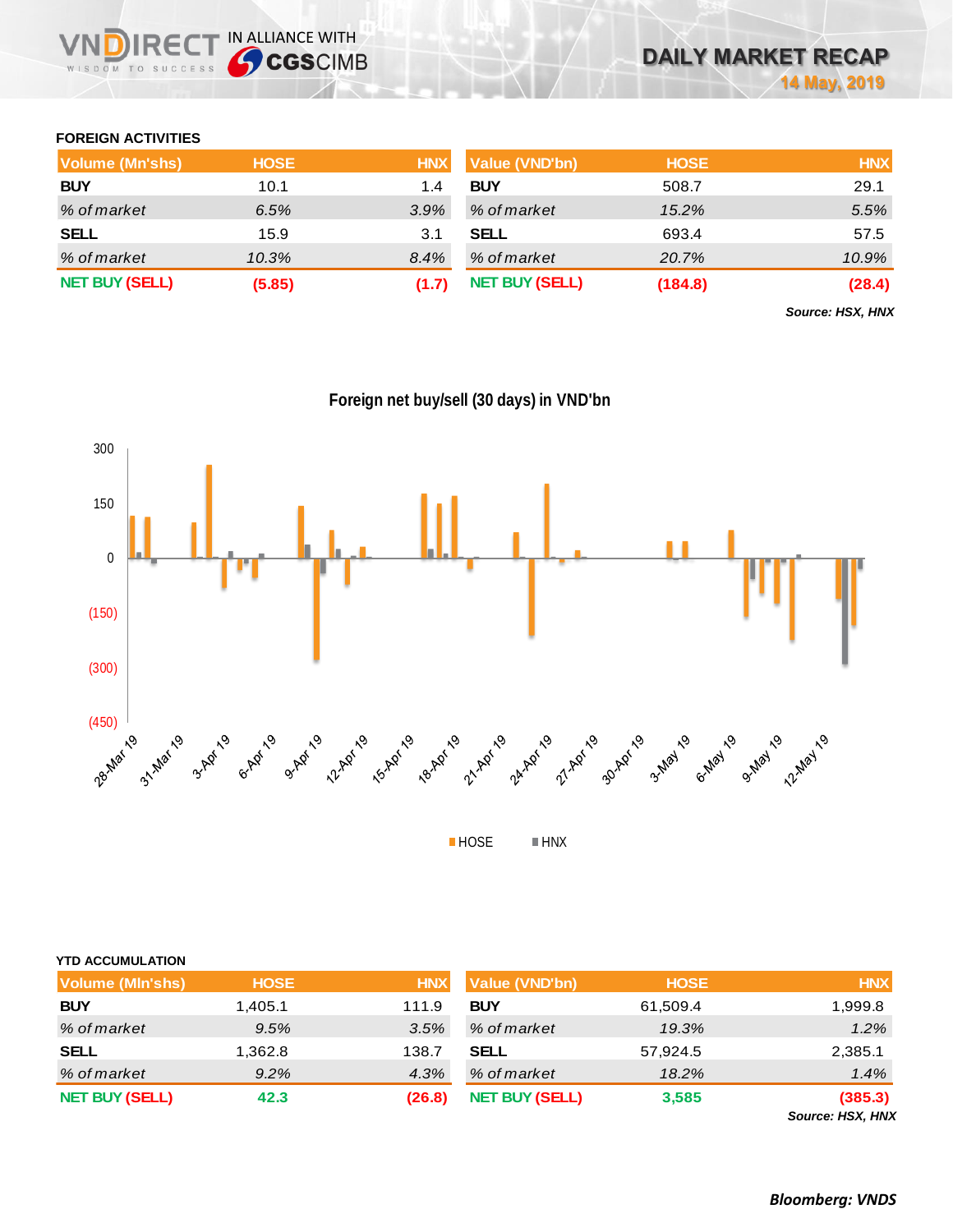## **FOREIGN ACTIVITIES**

**VNDIRECT IN ALLIANCE WITH** 

|               |                               | <b>HOSE</b> |         |       |                        |                 |                               | <b>HNX</b> |         |       |                        |  |
|---------------|-------------------------------|-------------|---------|-------|------------------------|-----------------|-------------------------------|------------|---------|-------|------------------------|--|
|               | Top buy by foreigners (value) |             |         |       | <b>VND'bn</b>          |                 | Top buy by foreigners (value) |            |         |       |                        |  |
| <b>Ticker</b> | Last<br><b>Price</b>          | Chg         | $%$ chg | Value | <b>Index</b><br>impact | Ticker          | Last<br><b>Price</b>          | Chg        | %chg    | Value | <b>Index</b><br>impact |  |
| <b>VNM</b>    | 135,500                       | 1,600       | 1.19    | 160.1 | 0.834                  | <b>VGC</b>      | 20,800                        | 200        | 0.97    | 27.9  | 0.000                  |  |
| <b>VRE</b>    | 36,000                        | 0           | 0.00    | 53.8  | 0.000                  | <b>SDN</b>      | 28,500                        | $-100$     | $-0.35$ | 0.3   | 0.000                  |  |
| <b>SAB</b>    | 253,000                       | 5,000       | 2.02    | 48.7  | 0.960                  | <b>PVI</b>      | 38,000                        | 1.000      | 2.70    | 0.1   | 0.000                  |  |
| <b>BVH</b>    | 77,800                        | 1,700       | 2.23    | 40.3  | 0.357                  | <b>PPS</b>      | 6,600                         | $-100$     | $-1.49$ | 0.1   | 0.000                  |  |
| <b>VCB</b>    | 66,600                        | 700         | 1.06    | 32.2  | 0.777                  | S <sub>55</sub> | 23,500                        | 0          | 0.00    | 0.1   | 0.000                  |  |

|               | <b>VND'bn</b><br>Top sell by foreigners (value) |        |         |       |                 |            | Top sell by foreigners (value) |        |         |       |                 |
|---------------|-------------------------------------------------|--------|---------|-------|-----------------|------------|--------------------------------|--------|---------|-------|-----------------|
| <b>Ticker</b> | Last<br><b>Price</b>                            | Chg    | $%$ chg | Value | Index<br>impact | Ticker     | Last<br><b>Price</b>           | Chg    | %chg    | Value | Index<br>impact |
| VNM           | 135.500                                         | .600   | 1.19    | 134.5 | 0.834           | <b>VGC</b> | 20,800                         | 200    | 0.97    | 47.9  | 0.000           |
| <b>VHM</b>    | 85,000                                          | 0      | 0.00    | 93.9  | 0.000           | <b>NDN</b> | 14,100                         | 1,000  | 7.63    | 4.4   | 0.000           |
| <b>VRE</b>    | 36,000                                          | 0      | 0.00    | 59.2  | 0.000           | TNG        | 22,400                         | 800    | 3.70    | 2.4   | 0.000           |
| <b>SAB</b>    | 253,000                                         | 5,000  | 2.02    | 48.4  | 0.960           | <b>PVC</b> | 7.400                          | 400    | 5.71    | 0.4   | 0.000           |
| SSI           | 25,050                                          | $-150$ | $-0.60$ | 46.4  | $-0.023$        | IDJ        | 3,600                          | $-100$ | $-2.70$ | 0.4   | 0.000           |

|               | Top net buy by foreigners (value) |       |         |       | <b>VND'bn</b>          | Top net buy by foreigners (value) |                      |          |         |       | <b>VND'bn</b>          |  |
|---------------|-----------------------------------|-------|---------|-------|------------------------|-----------------------------------|----------------------|----------|---------|-------|------------------------|--|
| <b>Ticker</b> | Last<br><b>Price</b>              | Chg   | $%$ chg | Value | <b>Index</b><br>impact | Ticker                            | Last<br><b>Price</b> | Chg      | %chg    | Value | <b>Index</b><br>impact |  |
| <b>BVH</b>    | 77.800                            | 1,700 | 2.23    | 38.1  | 0.357                  | S <sub>55</sub>                   | 23.500               | 0        | 0.00    | 0.1   | 0.000                  |  |
| <b>VNM</b>    | 135,500                           | 1,600 | 1.19    | 25.6  | 0.834                  | <b>AMV</b>                        | 31,600               | $-500$   | $-1.56$ | 0.1   | 0.000                  |  |
| <b>HVN</b>    | 41.200                            | 1.100 | 2.74    | 19.3  | 0.467                  | TIG                               | 3,500                | 200      | 6.06    | 0.0   | 0.000                  |  |
| <b>POW</b>    | 15,200                            | 950   | 6.67    | 15.5  | 0.666                  | TП                                | 51,000               | $-1,000$ | $-1.92$ | 0.0   | 0.000                  |  |
| <b>VCI</b>    | 31,950                            | 50    | 0.16    | 3.9   | 0.002                  | <b>IDV</b>                        | 30,500               | 0        | 0.00    | 0.0   | 0.000                  |  |

|               | <b>VND'bn</b><br>Top net sell by foreigners (value) |        |         |         |                 |            | Top net sell by foreigners (value) |        |         |          |                 |
|---------------|-----------------------------------------------------|--------|---------|---------|-----------------|------------|------------------------------------|--------|---------|----------|-----------------|
| <b>Ticker</b> | Last<br><b>Price</b>                                | Chg    | $%$ chg | Value   | Index<br>impact | Ticker     | Last<br><b>Price</b>               | Chg    | %chg    | Value    | Index<br>impact |
| VHM           | 85,000                                              | 0      | 0.00    | $-83.5$ | 0.000           | VGC        | 20.800                             | 200    | 0.97    | $-19.97$ | 0.000           |
| SSI           | 25,050                                              | $-150$ | $-0.60$ | $-42.0$ | $-0.023$        | <b>NDN</b> | 14.100                             | 1,000  | 7.63    | $-4.38$  | 0.000           |
| E1VFVN30      | 14.560                                              | 60     | 0.41    | $-27.6$ | 0.000           | TNG        | 22,400                             | 800    | 3.70    | $-2.39$  | 0.000           |
| <b>VIC</b>    | 113,500                                             | 600    | 0.53    | $-17.5$ | 0.573           | <b>PVC</b> | 7.400                              | 400    | 5.71    | $-0.38$  | 0.000           |
| <b>PLX</b>    | 62,400                                              | .600   | 2.63    | $-16.5$ | 0.620           | IDJ        | 3,600                              | $-100$ | $-2.70$ | $-0.36$  | 0.000           |

*14-May-19*

*Source: Bloomberg, HOSE, HNX*

 $\mathcal{L}_{\mathcal{L}}$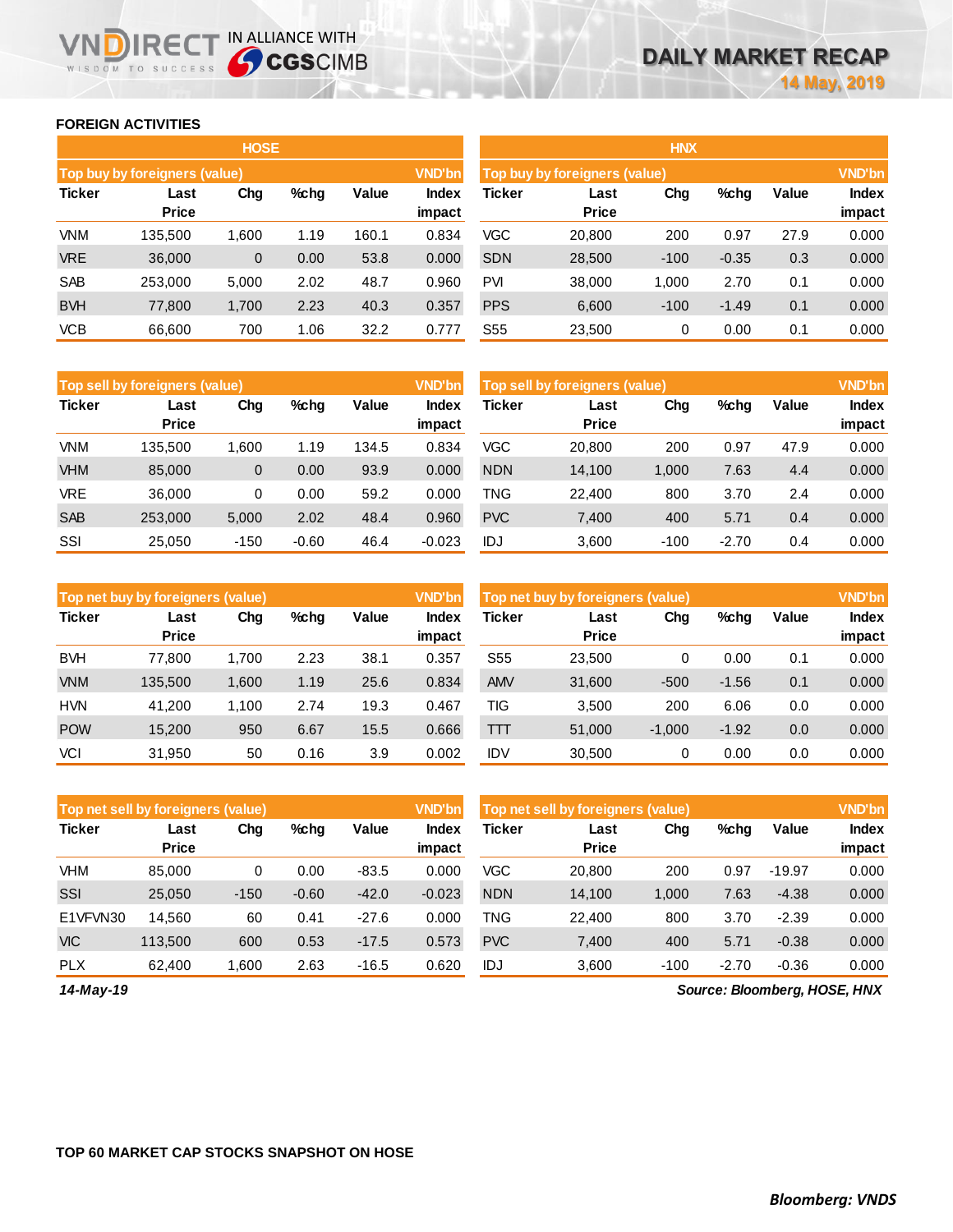# **DAILY MARKET RECAP**

|                        | <b>Sy CGS</b> CIMB<br>WISDOM TO SUCCESS |                  |                  |                |                |                                 |              | DAILY MARKET RECAP |                             |              |                           |              |                |  |
|------------------------|-----------------------------------------|------------------|------------------|----------------|----------------|---------------------------------|--------------|--------------------|-----------------------------|--------------|---------------------------|--------------|----------------|--|
|                        |                                         |                  |                  |                |                |                                 |              |                    | 14 May, 2019                |              |                           |              |                |  |
|                        |                                         |                  |                  |                |                |                                 |              |                    |                             |              |                           |              |                |  |
| <b>No. Ticker</b>      | <b>Price</b>                            |                  | Price change (%) |                |                | Mkt. Cap Outs. Vol. Float ratio |              |                    | Avail. Fil Ave. daily vol.  | P/E          | P/B                       | <b>ROE</b>   | <b>ROA</b>     |  |
|                        | <b>VND</b>                              | 1M               | 3M               | 6M             | <b>US\$mln</b> | <b>MIn'shs</b>                  | $\%$         |                    | $% (30 \, \text{days-shs})$ | $\pmb{\chi}$ | $\boldsymbol{\mathsf{x}}$ | $\%$         | $\%$           |  |
| 1 VIC VM               | 113,500                                 | 0.3              | 0.5              | 19.9           | 15,507         | 3,192                           | 57.6         | 27.7               | 605,846                     | 87.1         | 6.4                       | 8.9          | 1.4            |  |
| 2 VHM VM               | 85,000                                  | $-8.9$           | 3.8              | 12.1           | 12,187         | 3,350                           | 30.3         | 33.6               | 603,386                     | 18.9         | 6.6                       | 57.0         | 16.7           |  |
| 3 VCB VM               | 66,600                                  | $-2.1$           | 10.6             | 25.2           | 10,574         | 3,709                           | 25.2         | 6.3                | 618,248                     | 15.3         | 3.4                       | 24.5         | 1.5            |  |
| 4 VNM VM               | 135,500                                 | $-0.1$           | $-2.8$           | 15.3           | 10,101         | 1,741                           | 46.2         | 40.7               | 723,319                     | 25.3         | 8.3                       | 34.4         | 28.0           |  |
| 5 GAS VM               | 109,000                                 | 2.3              | 17.8             | 20.8           | 8,930          | 1,914                           | 4.2          | 45.3               | 406,199                     | 17.9         | 4.7                       | 27.0         | 18.5           |  |
| 6 SAB VM<br>7 BID VM   | 253,000                                 | 3.6              | 6.3              | 4.1            | 6,945          | 641                             | 10.4         | 36.6               | 27,524<br>1,040,860         | 39.1         | 10.0                      | 28.0         | 19.6           |  |
| 8 MSN VM               | 32,400<br>86,500                        | $-6.8$<br>$-1.5$ | 0.0<br>0.6       | 8.0<br>9.5     | 4,742<br>4,307 | 3,419<br>1,163                  | 4.4<br>24.9  | 26.9<br>8.4        | 375,308                     | 15.1<br>19.0 | 2.1<br>3.3                | 14.5<br>22.0 | 0.6<br>7.8     |  |
| 9 VRE VM               | 36,000                                  | 3.0              | 14.3             | 19.8           | 3,589          | 2,329                           | 100.0        | 16.9               | 2,102,366                   | 34.9         | 2.9                       | 8.8          | 6.3            |  |
| 10 TCB VM              | 23,000                                  | $-7.6$           | $-15.8$          | $-8.9$         | 3,443          | 3,497                           | 81.6         | 0.0                | 1,343,366                   | 9.5          | 1.5                       | 18.6         | 2.8            |  |
| 11 CTG VM              | 20,550                                  | $-5.9$           | $-1.4$           | $-3.1$         | 3,275          | 3,723                           | 15.8         | 0.0                | 2,442,598                   | 13.9         | 1.1                       | 8.1          | 0.5            |  |
| 12 PLX VM              | 62,400                                  | 2.3              | 10.1             | 13.5           | 3,127          | 1,171                           | 7.3          | 8.6                | 746,441                     | 18.3         | 3.3                       | 18.2         | 6.4            |  |
| 13 HPG VM              | 32,400                                  | 1.1              | 4.5              | $-9.5$         | 2,946          | 2,124                           | 51.1         | 9.1                | 2,783,430                   | 8.4          | 1.6                       | 21.4         | 11.7           |  |
| 14 VJC VM              | 116,800                                 | 3.2              | $-5.3$           | $-8.4$         | 2,708          | 542                             | 53.1         | 9.6                | 712,970                     | 11.9         | 4.5                       | 43.3         | 15.1           |  |
| 15 HVN VM              | 41,200                                  | <b>N/A</b>       | <b>N/A</b>       | <b>N/A</b>     | 2,501          | 1,418                           | 2.8          | 20.4               | <b>N/A</b>                  | 23.6         | 3.2                       | 13.4         | 2.7            |  |
| 16 BVHVM               | 77,800                                  | $-15.7$          | $-19.2$          | $-20.6$        | 2,334          | 701                             | 31.2         | 24.2               | 242,773                     | 48.0         | 3.6                       | 7.7          | 1.0            |  |
| 17 NVL VM              | 58,300                                  | 4.1              | 0.7              | $-17.8$        | 2,322          | 930                             | 32.2         | 31.8               | 443,576                     | 15.8         | 2.8                       | 20.8         | 5.6            |  |
| 18 VPB VM              | 18,500                                  | $-4.9$           | $-12.9$          | $-6.8$         | 1,946          | 2,457                           | 69.0         | 0.0                | 1,683,104                   | 6.8          | 1.3                       | 19.7         | 2.2            |  |
| 19 MBB VM              | 21,300                                  | $-2.7$           | $-3.6$           | 5.2            | 1,927          | 2,113                           | 55.2         | 0.0                | 2,576,573                   | 7.1          | 1.3                       | 20.2         | 1.8            |  |
| 20 MWG VM              | 85,500                                  | 3.6              | $-0.2$           | 6.2            | 1,621          | 443                             | 87.1         | 0.0                | 341,278                     | 11.9         | 3.8                       | 36.0         | 11.5           |  |
| 21 POW VM              | 15,200                                  | 0.3              | $-9.8$           | <b>N/A</b>     | 1,524          | 2,342                           | 88.4         | 34.4               | 1,358,169                   | 18.5         | 1.5                       | 7.8          | 3.2            |  |
| 22 FPT VM              | 50,200                                  | 4.1              | 13.4             | 18.8           | 1,325          | 617                             | 82.0         | 0.0                | 881,054                     | 11.2         | 2.4                       | 21.9         | 10.2           |  |
| 23 HDB VM              | 27,200                                  | $-1.8$           | $-11.7$          | $-5.6$         | 1,142          | 981                             | 72.6         | 4.7                | 1,426,488                   | 9.4          | 1.7                       | 19.1         | 1.4            |  |
| 24 STB VM              | 11,900                                  | $-1.7$           | $-8.1$           | $-0.4$         | 919            | 1,804                           | 93.9         | 9.4                | 2,638,918                   | 9.6          | 0.8                       | 9.1          | 0.6            |  |
| 25 EIB VM              | 17,400                                  | 0.9              | $-2.8$           | 27.5           | 916            | 1,229                           | 79.0         | 0.1                | 179,408                     | 43.1         | 1.4                       | 3.3          | 0.3            |  |
| 26 BHN VM              | 85,000                                  | 3.2              | 3.4              | 2.3            | 843<br>837     | 232                             | 0.9          | 31.4               | 1,053                       | 42.3         | 4.5                       | 11.3         | 5.2            |  |
| 27 TPB VM<br>28 ROS VM | 23,000<br>34,000                        | 2.4<br>7.9       | 8.0<br>0.9       | 15.6<br>$-7.7$ | 826            | 851<br>568                      | 70.6<br>27.0 | 0.0<br>46.5        | 898,980<br>8,509,833        | 9.7<br>90.5  | 1.7<br>3.3                | 21.5<br>3.7  | 1.5<br>$2.0\,$ |  |
| 29 PNJ VM              | 100,900                                 | 1.3              | 3.8              | 7.9            | 721            | 167                             | 67.0         | 0.0                | 244,022                     | 15.8         | 4.2                       | 29.1         | 19.4           |  |
| 30 DHG VM              | 117,500                                 | 1.3              | 32.3             | 42.6           | 658            | 131                             | 22.3         | 46.0               | 38,256                      | 28.0         | 5.1                       | 19.0         | 14.7           |  |
| 31 HNG VM              | 15,250                                  | 1.0              | $-1.6$           | $-6.4$         | 579            | 887                             | 42.0         | 48.2               | 844,734                     | <b>N/A</b>   | 1.3                       | $-7.1$       | $-2.6$         |  |
| 32 SSIVM               | 25,050                                  | $-7.2$           | $-7.6$           | $-9.9$         | 546            | 509                             | 63.8         | 41.4               | 1,193,288                   | 11.5         | 1.4                       | 11.9         | 4.7            |  |
| 33 KDH VM              | 29,500                                  | $-7.5$           | $-2.5$           | $-2.3$         | 523            | 414                             | 73.3         | 1.9                | 230,486                     | 14.9         | 1.8                       | 12.2         | 8.5            |  |
| 34 REE VM              | 32,950                                  | 3.6              | $-5.6$           | 8.0            | 437            | 310                             | 84.4         | 0.0                | 389,471                     | 5.8          | 1.1                       | 20.6         | 10.8           |  |
| 35 PPC VM              | 29,300                                  | 18.9             | 22.1             | 61.4           | 402            | 321                             | 24.6         | 34.2               | 755,541                     | 8.0          | 1.6                       | 20.4         | 16.0           |  |
| 36 SBT VM              | 17,650                                  | $-4.6$           | $-15.6$          | $-17.6$        | 397            | 525                             | 30.2         | 89.1               | 1,196,806                   | 23.5         | 1.5                       | 6.1          | 2.4            |  |
| 37 GEX VM              | 22,150                                  | $-1.8$           | $-3.7$           | $-13.1$        | 385            | 407                             | 64.7         | 33.1               | 656,372                     | 8.6          | 1.6                       | 19.1         | 6.1            |  |
| 38 CTD VM              | 114,500                                 | $-9.2$           | $-16.6$          | $-21.6$        | 374            | 76                              | 85.6         | 2.9                | 192,767                     | 6.7          | 1.1                       | 16.9         | 9.5            |  |
| 39 VHC VM              | 91,700                                  | $-2.8$           | $-1.1$           | $-11.3$        | 363            | 92                              | 37.7         | 64.7               | 173,646                     | 5.1          | 2.0                       | 46.0         | 29.5           |  |
| 40 HCM VM              | 27,000                                  | $-0.7$           | 5.4              | $-6.0$         | 349            | 302                             | 76.2         | 43.3               | 545,785                     | 13.4         | 1.1                       | 14.1         | 7.3            |  |
| 41 PVD VM              | 21,200                                  | 9.6              | 25.8             | 38.6           | 347            | 383                             | 49.4         | 26.2               | 3,501,175                   | 23.8         | 0.6                       | 2.7          | 1.7            |  |
| 42 SCS VM              | 161,400                                 | $-0.2$           | 10.0             | 9.8            | 345            | 50                              | 99.1         | 30.5               | 13,953                      | 20.9         | 10.8                      | 48.6         | 43.6           |  |
| 43 GMD VM              | 26,350                                  | 1.3              | $-2.9$           | $-11.6$        | 335            | 297                             | 63.2         | 0.0                | 228,277                     | 11.7         | 1.3                       | 11.3         | 7.1            |  |
| 44 NT2 VM              | 26,800                                  | $-0.6$           | $-8.7$           | 5.1            | 330            | 288                             | 32.1         | 25.9               | 90,775                      | 11.0         | 2.0                       | 15.5         | 7.5            |  |
| 45 PDR VM<br>46 PHR VM | 23,200<br>55,500                        | $-1.6$<br>8.2    | 6.5<br>47.6      | 9.1<br>79.9    | 325<br>322     | 328<br>135                      | 37.7<br>33.0 | 52.4<br>40.8       | 1,060,118<br>388,299        | 12.1<br>11.4 | 2.1<br>2.8                | 19.7<br>24.0 | 6.2<br>13.6    |  |
| 47 TCH VM              | 20,850                                  | $-5.2$           | 3.2              | 3.5            | 315            | 353                             | 50.0         | 41.7               | 722,782                     | 25.9         | 1.6                       | 6.5          | 5.1            |  |
| 48 NLG VM              | 30,300                                  | 5.2              | 11.8             | 8.2            | 310            | 239                             | 61.0         | 0.0                | 761,331                     | 7.2          | 1.5                       | 21.6         | 9.9            |  |
| 49 DPM VM              | 17,650                                  | $-3.6$           | $-24.2$          | $-6.1$         | 296            | 391                             | 38.1         | 26.2               | 251,091                     | 13.7         | 0.9                       | 7.2          | 5.2            |  |
| 50 HT1 VM              | 17,950                                  | 9.5              | 17.7             | 33.0           | 293            | 382                             | 20.0         | 42.7               | 250,018                     | 10.3         | 1.3                       | 12.6         | 6.3            |  |
| 51 VPI VM              | 41,700                                  | 1.7              | 2.0              | $-4.0$         | 286            | 160                             | 100.0        | 39.7               | 246,121                     | 15.8         | 3.0                       | 20.6         | 8.1            |  |
| 52 DXG VM              | 19,000                                  | $-15.6$          | $-23.4$          | $-23.5$        | 285            | 350                             | 66.8         | 0.7                | 1,087,266                   | 5.6          | 1.3                       | 25.1         | 9.3            |  |
| 53 KBC VM              | 14,100                                  | $-5.7$           | $-1.1$           | 12.8           | 284            | 470                             | 75.4         | 27.8               | 1,830,078                   | 10.6         | 0.7                       | 7.1          | 3.8            |  |
| 54 PAN VM              | 34,000                                  | $-9.6$           | $-12.6$          | $-5.1$         | 247            | 170                             | 47.3         | 3.6                | 50,792                      | 19.6         | 1.6                       | 8.8          | 3.5            |  |
| 55 CII VM              | 23,000                                  | $-5.5$           | $-1.5$           | $-6.1$         | 244            | 248                             | 83.4         | 16.2               | 312,442                     | 68.3         | 1.1                       | 1.7          | 0.4            |  |
| 56 HPX VM              | 26,300                                  | 5.2              | 8.7              | 10.9           | 225            | 200                             | 89.0         | 34.5               | 429,735                     | 11.7         | 2.1                       | 19.4         | 6.5            |  |
| 57 VCIVM               | 31,950                                  | $-12.0$          | $-16.6$          | -38.6          | 223            | 163                             | 65.7         | 63.0               | 114,861                     | 6.3          | 1.4                       | 24.7         | 12.7           |  |
| 58 VCF VM              | 185,000                                 | $-2.1$           | 27.6             | 22.1           | 210            | 27                              | 0.6          | 48.4               | 993                         | 8.2          | 3.2                       | 49.3         | 31.1           |  |
| 59 HAG VM              | 5,090                                   | $-3.4$           | $-2.1$           | $-5.7$         | 202            | 927                             | 63.8         | 40.6               | 3,022,951                   | 31.2         | 0.4                       | 1.1          | 0.3            |  |
| 60 PVT VM              | 16,500                                  | $-0.9$           | $-6.3$           | $-6.5$         | 199            | 281                             | 38.0         | 16.1               | 318,341                     | 6.9          | 1.2                       | 17.5         | 6.8            |  |
|                        |                                         |                  |                  |                |                |                                 |              |                    | <b>Source: Bloomberg</b>    |              |                           | 14 May       |                |  |

**VNDIRECT IN ALLIANCE WITH**